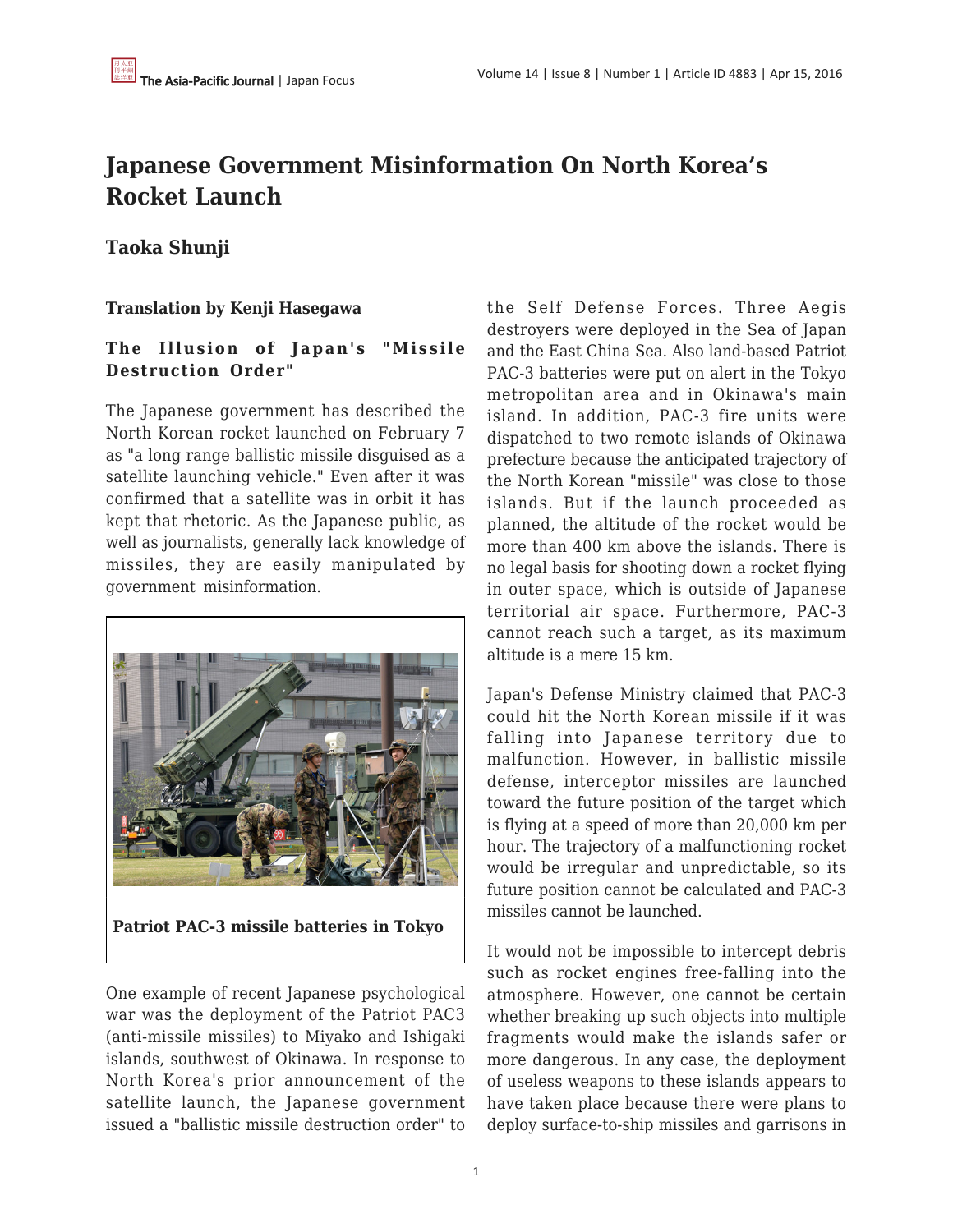

the area. The incident was likely used to instigate fear among islanders and thereby gain their support for these plans.

In 2009, 2010, and 2013, South Korea launched satellites from the Naro Space Center facing the Tsushima Strait using Russian-made engines, succeeded on the third attempt. As the Naro Space Center's longitudinal position is approximately three degrees east of the North Korean launch site in Tongch'ang-ri, the satellites flew close to the Okinawan main island posing a slightly higher danger in case of malfunction. In 2010, the rocket exploded 132 seconds after launching and its remains fell approximately 350 kilometers north of Okinawa. A consistent policy to prepare for falling debris from malfunctions would have necessitated destruction orders in these instances as well.

### **Instigating Fear to Increase Defense Spending**

On February 7, newspapers and television stations reported on "North Korea's missile launch." However the Joint Space Operations Center of the U.S. Strategic Command announced approximately two hours after the launch that two objects had been launched into orbit, one being a satellite and the other the remains of the third stage rocket. While at first the satellite continued to rotate and there was speculation that it was out of control, a U.S. defense official later told the press that the rotation had stopped but did not clarify whether or not radio signals were being emitted.

On December 12, 2012, too, North Korea had successfully launched a satellite into orbit, but radio signals were not emitted perhaps due to failed communications equipment. Before the recent launch, North Korea reported to the International Maritime Organization that debris from the rocket was projected to fall in the same areas as the 2012 launch. From this, one could infer that North Korea was planning to launch a satellite into orbit in a similar fashion. I answered to this effect when asked by the media. The Japanese Defense Ministry surely understood this as well.



After the previous satellite launch, the Japanese government and mass media made a great uproar while giving only minimal coverage to the successful launch of the satellite. As a result, people in the mass media were unaware of this latter fact. This time as well, almost all the major media parroted the government announcement of the "missile launch," a situation reminiscent of Imperial Headquarters announcements in the Second World War.

In reality, the Taepodong-2 rose to approximately 500 kilometers and its thirdstage rocket accelerated horizontally to put the satellite into orbit. If the third-stage rocket also continued its ascent like a ballistic missile, it would follow a parabolic trajectory and fall on Australia. Japanese newspapers apparently found it difficult to change their stance and write about the North Korean "satellite." They instead opted for awkward terms like "object" or "cargo" in orbit. American media, on the other hand, continued to use the generic term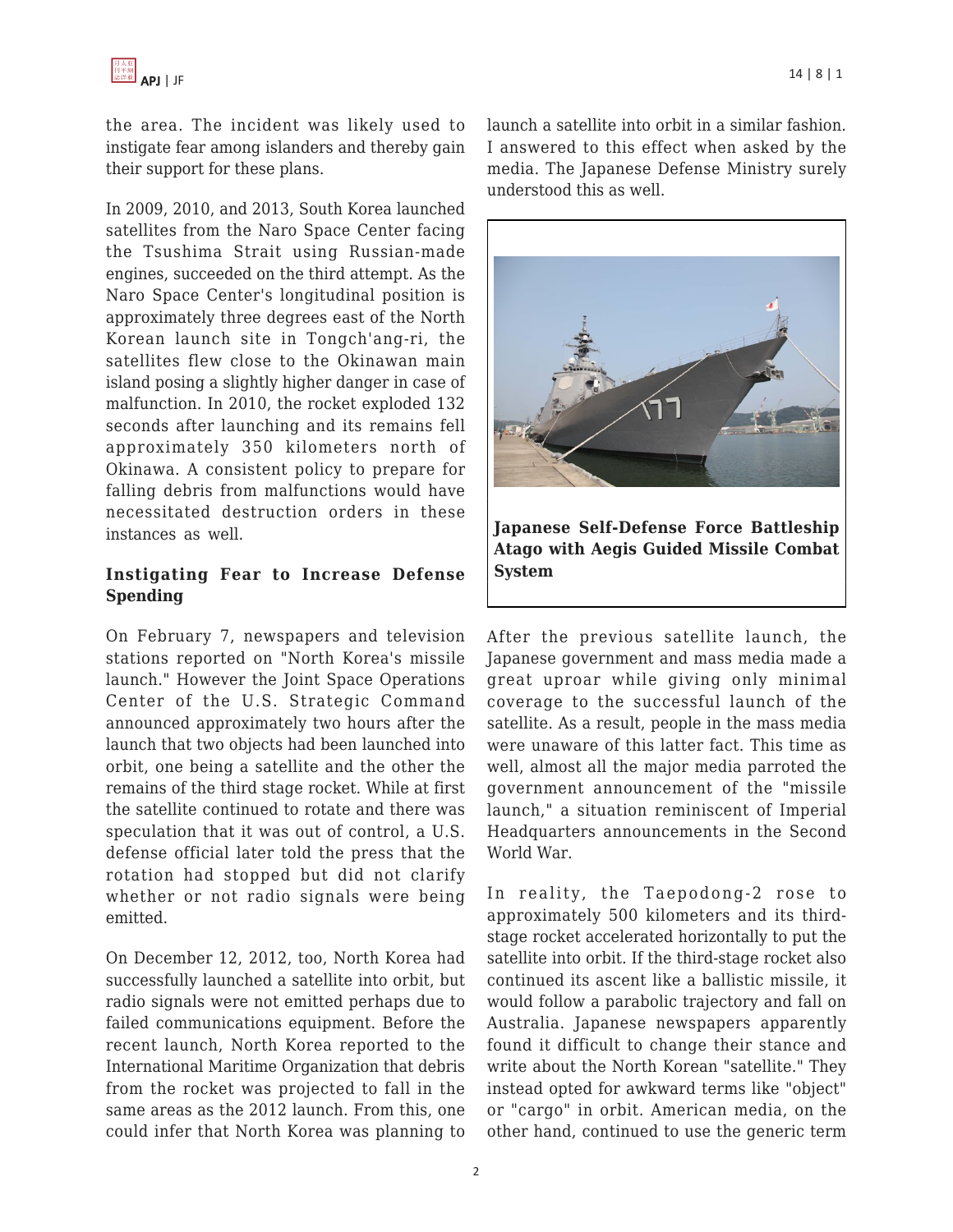"rocket" which could apply to both ballistic missiles and satellite launching vehicles before and after the launch-a more accurate and safer expression.

United Nations Security Council Resolution 2087 of January 23, 2013, after the previous satellite launch, demanded that North Korea "not conduct any further launches that use ballistic missile technology, nuclear tests or any further provocation." As both the satellite launch and the hydrogen bomb test of January 6 clearly violated this resolution, the Japanese government and mass media did not need to fabricate a "missile launch" to criticize North Korea. The loud emphasis was likely a technique for increased missile defense spending.

Japan has already spent 1.35 trillion yen on ballistic missile defense and is planning to replace the SM-3 Block 1 interceptor missiles (1.6 billion yen per missile), eight of which are estimated to be on board each Aegis ship, with the larger and higher performing Block 2 type whose unit cost is estimated to be more than double. The number of Aegis ships (200 billion yen per ship including missile system) will increase from six to eight. Some have raised doubts about the astronomical expenditures for these upgrades, as their purpose is not limited to the defense of Japan, but is also for intercepting higher-flying ballistic missiles aimed at targets such as Guam, Hawaii, and the US west coast. As it is necessary to have taxpayers fear ballistic missiles to quell such doubts, recognition of the "satellite" must have been an inconvenience for the government.

#### **The Differentiation of Rocket Technology**

It has become common for media to remark: "The technology for ballistic missiles and rockets for launching satellites is basically the same. The only difference is whether they carry warheads or satellites." However, if we follow the same logic we can say: "The basic technology for fighter jets and passenger planes is the same."

In the 1950s, when Inter Continental Ballistic Missiles (ICBMs) and satellites emerged, the Soviet Union succeeded in launching Sputnik-1, the world's first satellite, using its ICBM SS6. Later, the U.S. also launched satellites using Atlas and Titan I ICBMs. However, these ICBMs at first required hours of preparation before launch including the loading of liquid fuel, making them vulnerable to first strikes and limiting their military value. After being abandoned for some years, they were reused for satellite launches. Satellite rockets did not evolve into ICBMs.

In the 1990s, Russia again used its ICBM SS25 to launch satellites. The objective was to earn foreign currency by using missiles decommissioned by the Strategic Arms Reduction Talks to launch foreign states' satellites. Only small satellites could be launched by these missiles.

In the past fifty years rocket technology has progressed, resulting in the divergence of ballistic missiles and satellite rockets. With ballistic missiles, rapid launching capability is indispensable. They should also be compact and mobile to allow for deployment in silos, aboard submarines, or on vehicles to increase their survivability.



**North Korean missile Launch, 7 February 2016**